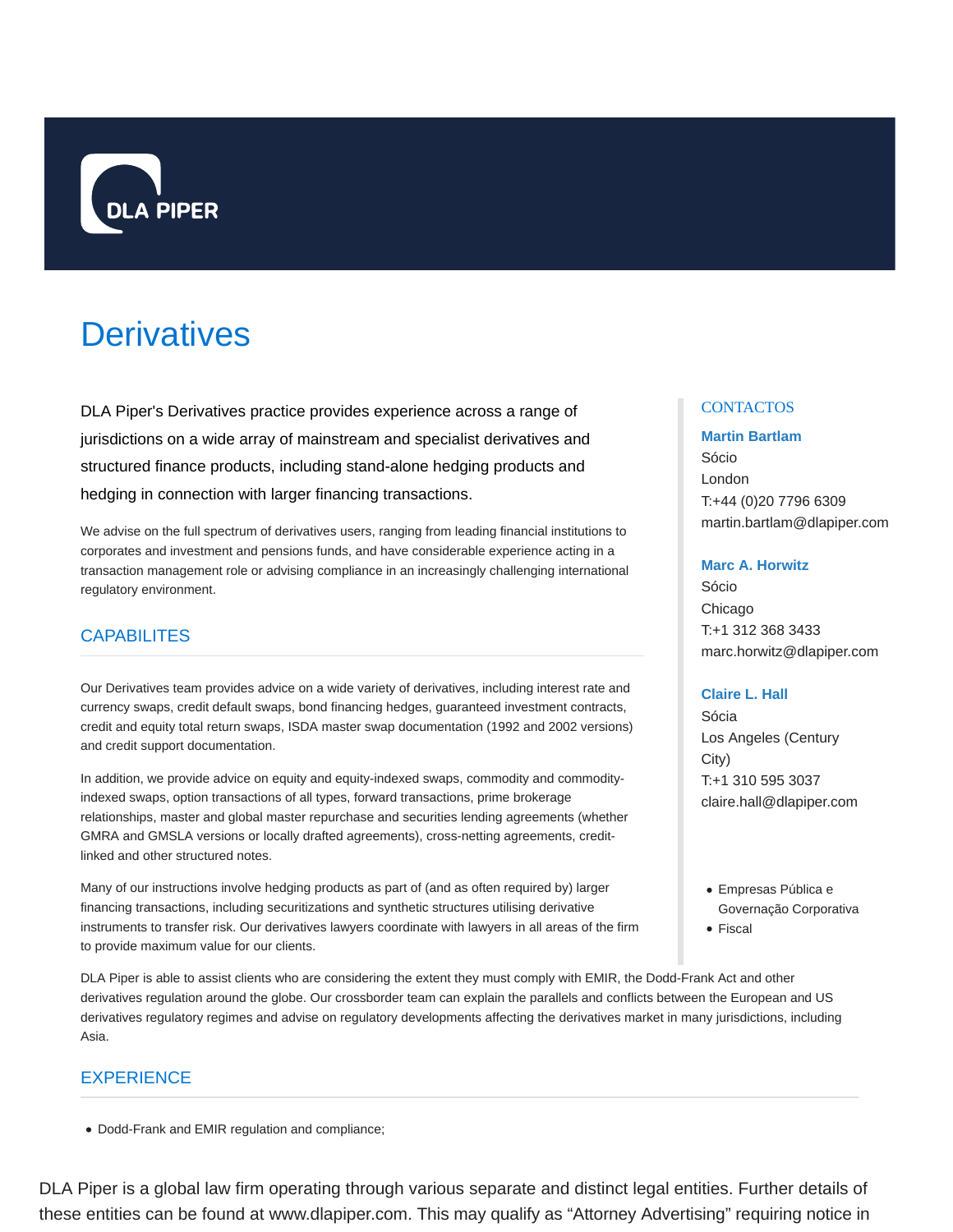- Carbon emissions derivatives;
- Commodity derivatives;
- Credit default swaps;
- Credit derivatives;
- Equity derivatives;
- Foreign exchange transactions;
- Fixed income derivatives;
- Fund derivatives;
- Insurance derivatives;
- Master netting agreements;
- OTC derivatives; and
- Property derivatives.

### INSIGHTS

# Publicações

**Deferral of final implementation phases of the margin requirements for non-centrally cleared derivatives**

#### 9 March 2021

As mentioned in our previous FinBrief post accessible here, the Basel Committee on Banking Supervision (BCBS) and the International Organization of Securities Commissions (IOSCO) announced in Spring 2020 that they agreed, in response to the COVID-19 pandemic, to extend the deadline for completing the final implementation phases of the margin requirements for non-centrally cleared derivatives. Accordingly, the three European supervisory authorities (ESAs) published a draft amendment to the European delegated regulation on risk-mitigation techniques (Margin Regulation) in order to implement such deferral.

**Basel Committee and IOSCO announce new deferral on final implementation phases of the margin requirements for non-centrally cleared derivatives**

#### 4 December 2020

On 3 April 2020, the Basel Committee on Banking Supervision (BCBS) and the International Organization of Securities Commissions (IOSCO) announced that they had agreed to extend the deadline for completing the final two implementation phases of the margin requirements for non-centrally cleared derivatives by one year, from 1 September 2021 to 1 September 2022. Such extension, which follows a first one-year deferral that had been decided on July 2019, was awaited by the industry and is expected to provide additional operational capacity for firms to respond to the immediate impact of Covid-19 and at the same time, facilitate covered entities to act diligently to comply with the requirements by the revised deadline. Following this second extension, the three European supervisory authorities (ESAs) published on 23 November 2020 a third draft amendment to the European regulation on over the counter (OTC) derivatives, central counterparties and trade repositories (EMIR), following that of December 2019 and May 2020, which aimed at reflecting into European Union (EU) laws the BCBS and IOSCO announcement.

Read more

**Global Financial Markets Insight - Issue 10, 2016**

### 28 JUL 2016 FINANCE AND MARKETS GLOBAL INSIGHT

DLA Piper is a global law firm operating through various separate and distinct legal entities. Further details of these entities can be found at www.dlapiper.com. This may qualify as "Attorney Advertising" requiring notice in